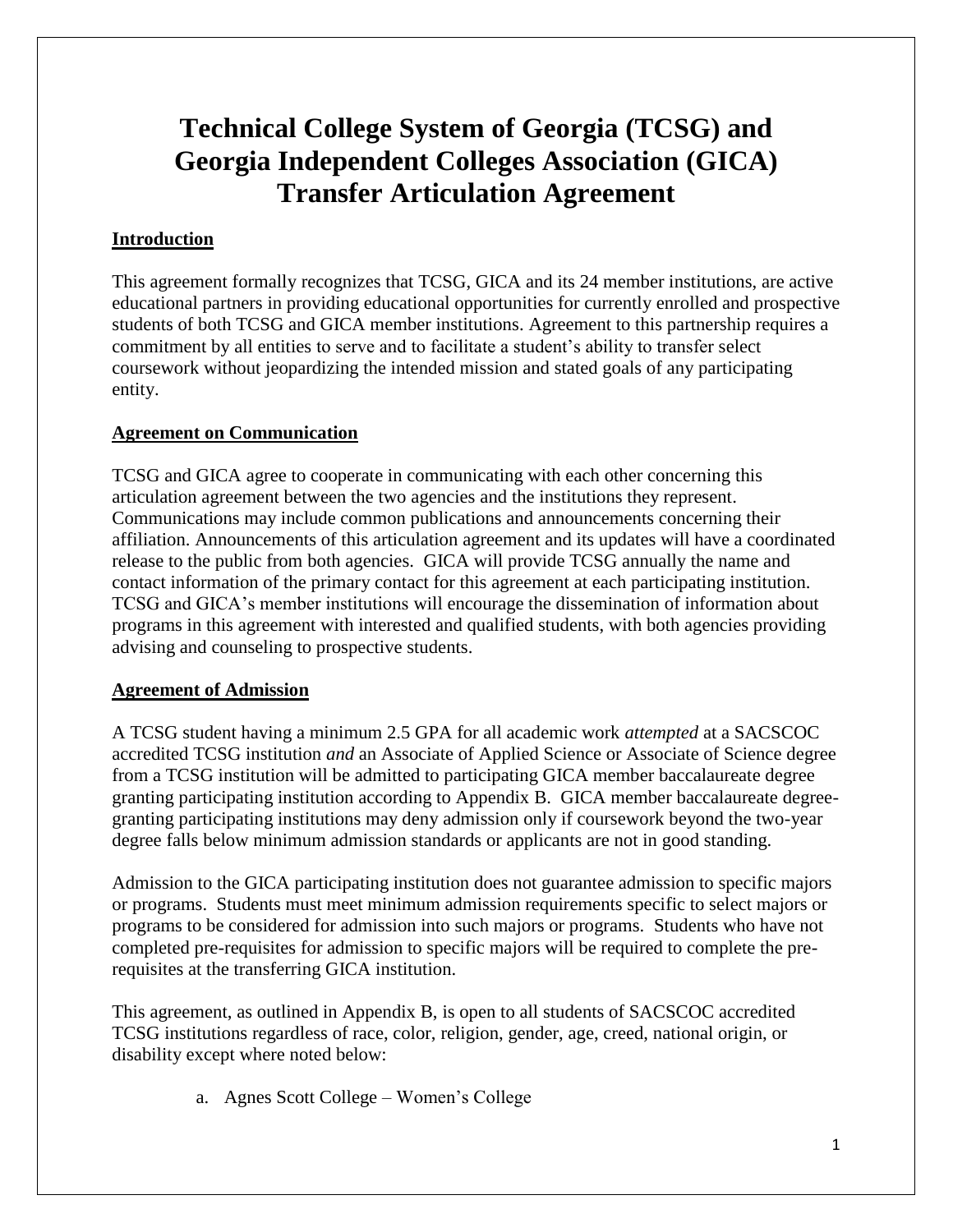- b. Covenant College Faith Commitment Required
- c. Shorter University Faith Commitment Required
- d. Spelman College Women's College
- e. Toccoa Falls College Faith Commitment Required
- f. Wesleyan College Women's College

#### **Agreement on Articulated Courses**

This agreement ensures transferability of selected courses from a SACS accredited TCSG college to participating GICA colleges and universities. A student having earned a grade of "C" or better in a course identified in the attached matrix from a SACS accredited TCSG institution is ensured that course will transfer as indicated in Appendix A. Transfer credit will not be granted for sub 100 level coursework. Transferred courses cannot exceed 60 semester hours or the equivalent quarter hours. Additional credits may be accepted if the four-year institution approves the courses to meet other program requirements or to satisfy elective credits.

The General Education/CORE requirements at the below institutions will be fulfilled for students who have earned an Associate of Science degree at a SACSCOC accredited TCSG institution.

- a. Brenau University
- b. LaGrange College
- c. Paine College
- d. Wesleyan College

This agreement replaces any former agreements and applies to all courses in the attached matrix.

#### **Agreement on Maintenance and Review**

At least one administrative or faculty member will be appointed from TCSG, GICA, and from each GICA participating institution to act as a primary point of contact for the agreement, to speak for the agency, and to communicate details and modifications to respective faculty, administrators, and advisors at the institutions involved. This agreement will be in effect from the date of administrative endorsement. Either party may elect to terminate this agreement by sending a written statement to the other party with at least one term prior notice of the cancellation.

Matt Arthur Susanna L. Baxter Commissioner President

 $\overline{\phantom{a}}$  , and the contract of the contract of the contract of the contract of the contract of the contract of the contract of the contract of the contract of the contract of the contract of the contract of the contrac Technical College System of Georgia Georgia Independent College Association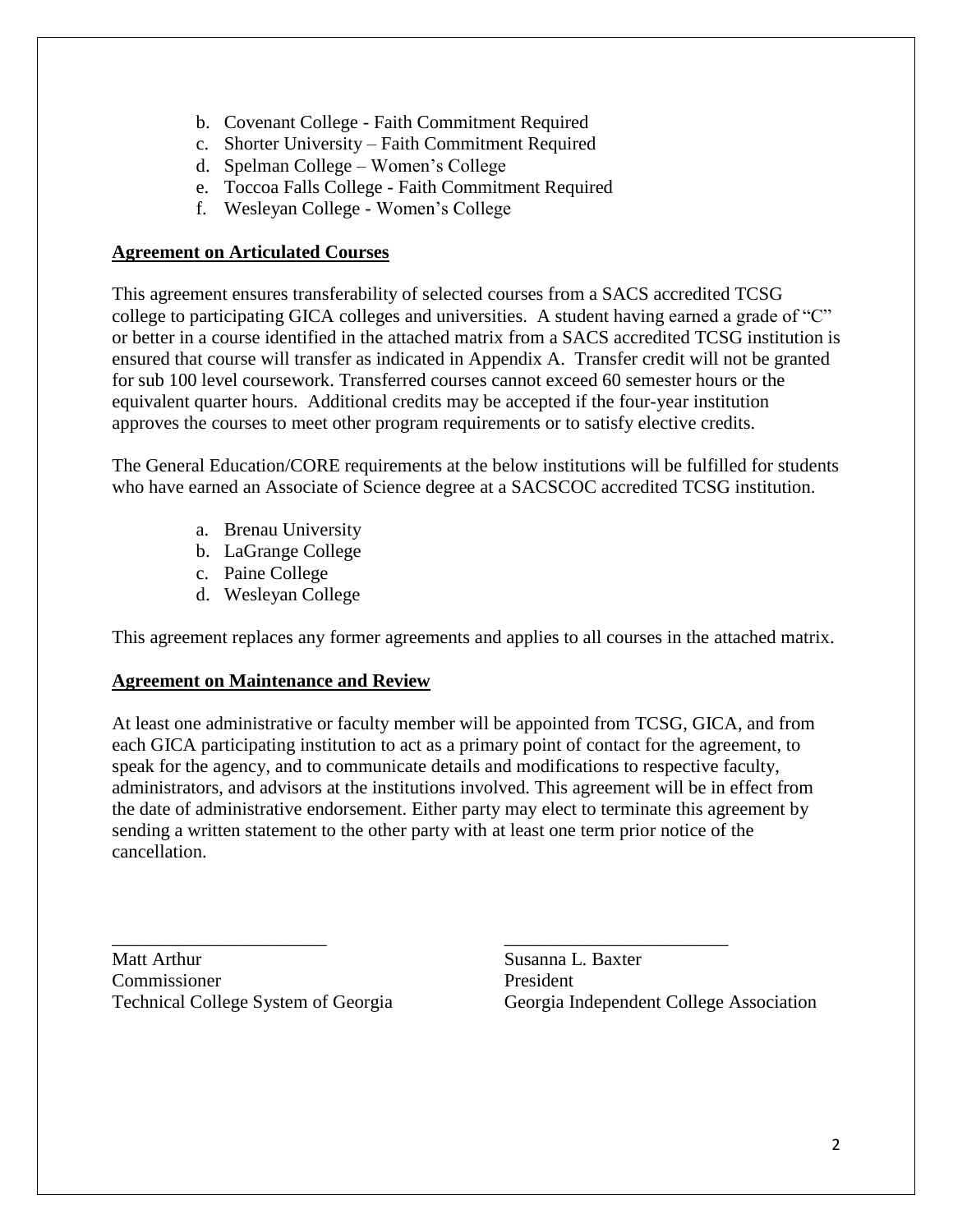**Agnes Scott College** 141 East College Avenue Decatur, GA 30030

Dr. Elizabeth Kiss President

**Andrew College** 501 College Street Cuthbert, GA 39840

Dr. Linda Buchanan President

Dr. Richard MaCallum Interim Academic Dean

\_\_\_\_\_\_\_\_\_\_\_\_\_\_\_\_\_\_\_\_\_\_\_\_\_\_\_\_\_\_\_\_\_\_\_\_\_\_

\_\_\_\_\_\_\_\_\_\_\_\_\_\_\_\_\_\_\_\_\_\_\_\_\_\_\_\_\_\_\_\_\_\_\_\_\_\_

\_\_\_\_\_\_\_\_\_\_\_\_\_\_\_\_\_\_\_\_\_\_\_\_\_\_\_\_\_\_\_\_\_\_\_\_\_

Dr. Kerry Pannell Vice President for Academic Affairs and Dean of the College

\_\_\_\_\_\_\_\_\_\_\_\_\_\_\_\_\_\_\_\_\_\_\_\_\_\_\_\_\_\_\_\_\_\_\_\_\_\_

\_\_\_\_\_\_\_\_\_\_\_\_\_\_\_\_\_\_\_\_\_\_\_\_\_\_\_\_\_\_\_\_\_\_\_\_\_\_

\_\_\_\_\_\_\_\_\_\_\_\_\_\_\_\_\_\_\_\_\_\_\_\_\_\_\_\_\_\_\_\_\_\_\_\_\_

\_\_\_\_\_\_\_\_\_\_\_\_\_\_\_\_\_\_\_\_\_\_\_\_\_\_\_\_\_\_\_\_\_\_\_\_\_\_

\_\_\_\_\_\_\_\_\_\_\_\_\_\_\_\_\_\_\_\_\_\_\_\_\_\_\_\_\_\_\_\_\_\_\_\_\_\_

\_\_\_\_\_\_\_\_\_\_\_\_\_\_\_\_\_\_\_\_\_\_\_\_\_\_\_\_\_\_\_\_\_\_\_\_\_

\_\_\_\_\_\_\_\_\_\_\_\_\_\_\_\_\_\_\_\_\_\_\_\_\_\_\_\_\_\_\_\_\_\_\_\_\_\_

\_\_\_\_\_\_\_\_\_\_\_\_\_\_\_\_\_\_\_\_\_\_\_\_\_\_\_\_\_\_\_\_\_\_\_\_\_

Date

**Berry College** 2277 Martha Berry Hwy NW PO Box 490039 Mount Berry, GA 30149-0039

Dr. Stephen Briggs President

Dr. Ed Schrader President

**Brenau University** 500 Washington Street SE Gainesville, GA 30501

Date

Dr. Mary Boyd Provost

\_\_\_\_\_\_\_\_\_\_\_\_\_\_\_\_\_\_\_\_\_\_\_\_\_\_\_\_\_\_\_\_\_\_\_\_\_\_ Dr. James Eck Provost & Vice President for Academic Services

\_\_\_\_\_\_\_\_\_\_\_\_\_\_\_\_\_\_\_\_\_\_\_\_\_\_\_\_\_\_\_\_\_\_\_\_\_

\_\_\_\_\_\_\_\_\_\_\_\_\_\_\_\_\_\_\_\_\_\_\_\_\_\_\_\_\_\_\_\_\_\_\_\_\_\_

Date

**Brewton-Parker College** 201 David-Eliza Fountain Circle PO Box 197 Mount Vernon, GA 30445-0197

Steven F. Echols, Ph.D., D.Min. President

Date

Date

**Clark Atlanta University** 223 James P. Brawley Drive SW Atlanta, GA 30314-4389

Dr. Ronald Johnson President

\_\_\_\_\_\_\_\_\_\_\_\_\_\_\_\_\_\_\_\_\_\_\_\_\_\_\_\_\_\_\_\_\_\_\_\_\_\_ Dr. Peter Nwosu Provost & Vice President for Academic Affairs

\_\_\_\_\_\_\_\_\_\_\_\_\_\_\_\_\_\_\_\_\_\_\_\_\_\_\_\_\_\_\_\_\_\_\_\_\_

\_\_\_\_\_\_\_\_\_\_\_\_\_\_\_\_\_\_\_\_\_\_\_\_\_\_\_\_\_\_\_\_\_\_\_\_\_\_

Date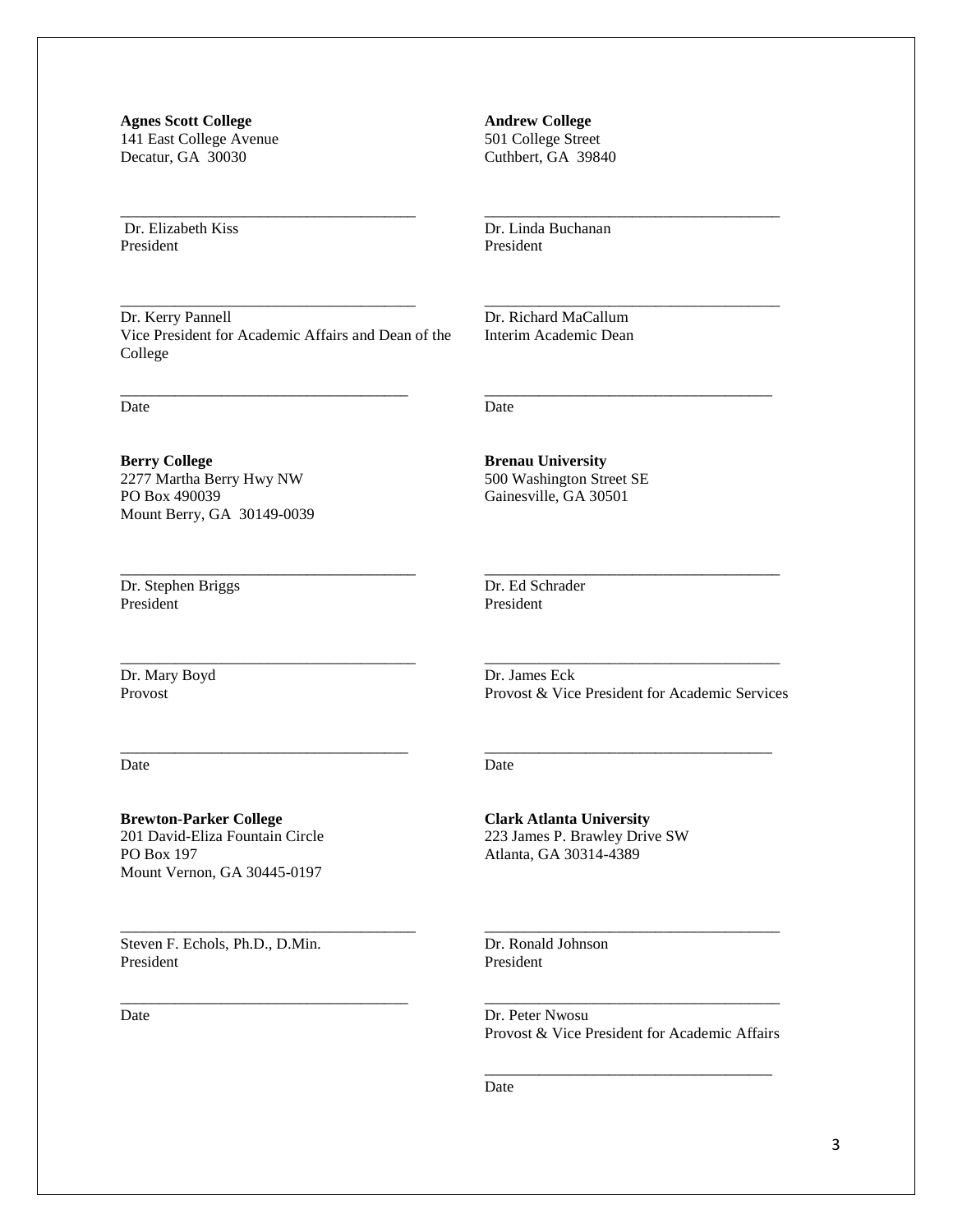**Covenant College** 14049 Scenic Highway Lookout Mountain, GA 30750

Dr. J. Derek Halvorson President

Dr. Jeff Hall Vice President for Academic Affairs/CFO

\_\_\_\_\_\_\_\_\_\_\_\_\_\_\_\_\_\_\_\_\_\_\_\_\_\_\_\_\_\_\_\_\_\_\_\_\_\_

\_\_\_\_\_\_\_\_\_\_\_\_\_\_\_\_\_\_\_\_\_\_\_\_\_\_\_\_\_\_\_\_\_\_\_\_\_\_

\_\_\_\_\_\_\_\_\_\_\_\_\_\_\_\_\_\_\_\_\_\_\_\_\_\_\_\_\_\_\_\_\_\_\_\_\_

\_\_\_\_\_\_\_\_\_\_\_\_\_\_\_\_\_\_\_\_\_\_\_\_\_\_\_\_\_\_\_\_\_\_\_\_\_\_

\_\_\_\_\_\_\_\_\_\_\_\_\_\_\_\_\_\_\_\_\_\_\_\_\_\_\_\_\_\_\_\_\_\_\_\_\_\_

\_\_\_\_\_\_\_\_\_\_\_\_\_\_\_\_\_\_\_\_\_\_\_\_\_\_\_\_\_\_\_\_\_\_\_\_\_

\_\_\_\_\_\_\_\_\_\_\_\_\_\_\_\_\_\_\_\_\_\_\_\_\_\_\_\_\_\_\_\_\_\_\_\_\_\_

\_\_\_\_\_\_\_\_\_\_\_\_\_\_\_\_\_\_\_\_\_\_\_\_\_\_\_\_\_\_\_\_\_\_\_\_\_\_

\_\_\_\_\_\_\_\_\_\_\_\_\_\_\_\_\_\_\_\_\_\_\_\_\_\_\_\_\_\_\_\_\_\_\_\_\_

Date

**LaGrange College** 601 Broad Street LaGrange, GA 30240

Dr. Dan McAlexander President

Dr. Karen Aubrey Vice President for Academic Affairs

Date

**Mercer University** 1400 Coleman Avenue Macon, GA 31207-0001

Mr. Bill Underwood President

Dr. Scott Davis Provost

Date

**Emmanuel College** 181 Spring Street Franklin Springs, GA 30639

Dr. Ronald White President

Dr. John Henzel Vice President for Academic Affairs

\_\_\_\_\_\_\_\_\_\_\_\_\_\_\_\_\_\_\_\_\_\_\_\_\_\_\_\_\_\_\_\_\_\_\_\_\_\_

\_\_\_\_\_\_\_\_\_\_\_\_\_\_\_\_\_\_\_\_\_\_\_\_\_\_\_\_\_\_\_\_\_\_\_\_\_\_

\_\_\_\_\_\_\_\_\_\_\_\_\_\_\_\_\_\_\_\_\_\_\_\_\_\_\_\_\_\_\_\_\_\_\_\_\_

\_\_\_\_\_\_\_\_\_\_\_\_\_\_\_\_\_\_\_\_\_\_\_\_\_\_\_\_\_\_\_\_\_\_\_\_\_\_

\_\_\_\_\_\_\_\_\_\_\_\_\_\_\_\_\_\_\_\_\_\_\_\_\_\_\_\_\_\_\_\_\_\_\_\_\_\_

\_\_\_\_\_\_\_\_\_\_\_\_\_\_\_\_\_\_\_\_\_\_\_\_\_\_\_\_\_\_\_\_\_\_\_\_\_

Date

**Life University** 1269 Barclay Circle Marietta, GA 30060

Dr. Rob Scott President

Dr. Timothy Gross Vice President for Academic Affairs

Date

**Oglethorpe University** 4484 Peachtree Road NE Atlanta, GA 30319-2797

Dr. Larry Schall President

\_\_\_\_\_\_\_\_\_\_\_\_\_\_\_\_\_\_\_\_\_\_\_\_\_\_\_\_\_\_\_\_\_\_\_\_\_\_ Dr. Glenn Sharfman Vice President of Academic Affairs and Provost

\_\_\_\_\_\_\_\_\_\_\_\_\_\_\_\_\_\_\_\_\_\_\_\_\_\_\_\_\_\_\_\_\_\_\_\_\_

\_\_\_\_\_\_\_\_\_\_\_\_\_\_\_\_\_\_\_\_\_\_\_\_\_\_\_\_\_\_\_\_\_\_\_\_\_\_

Date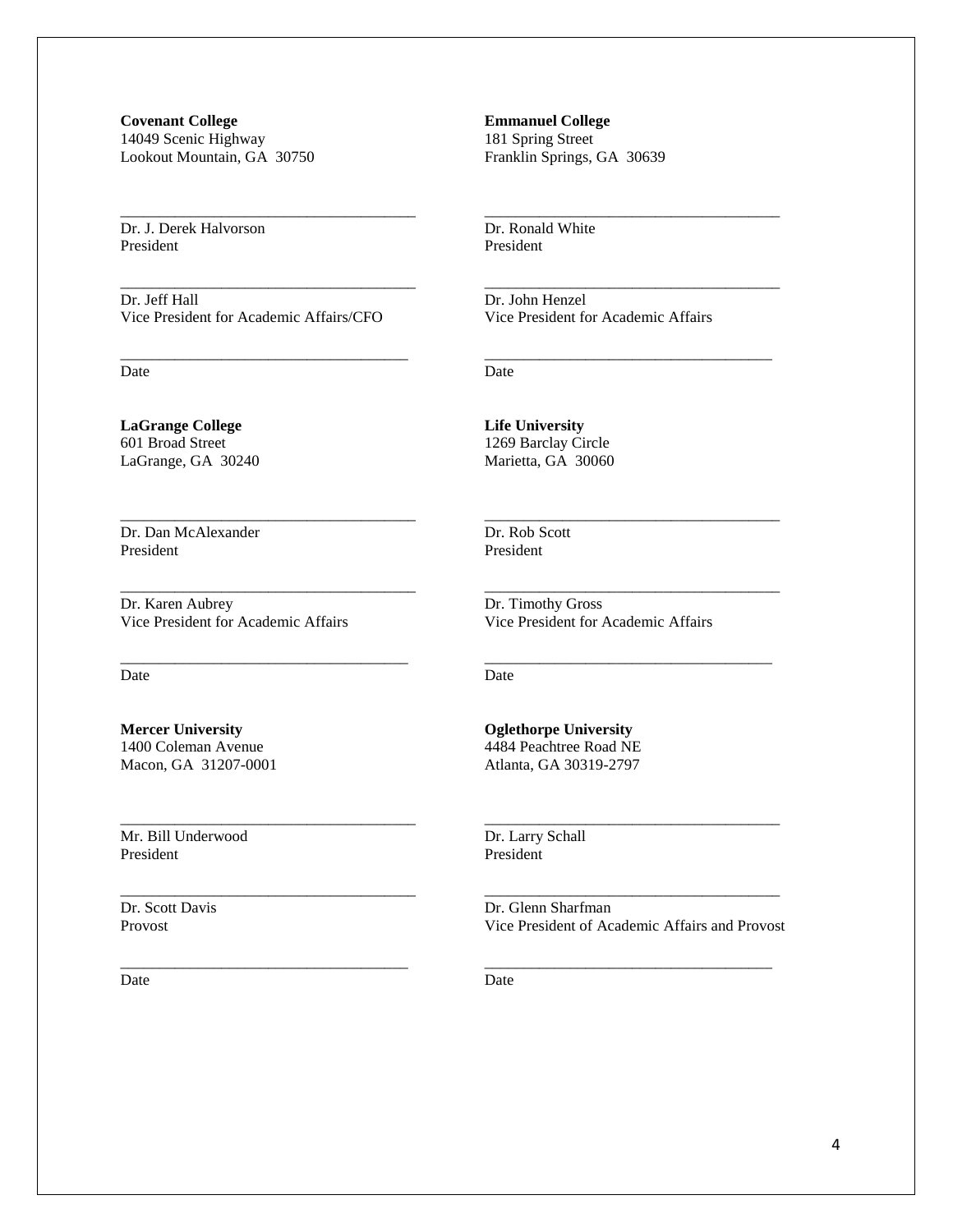**Paine College** 1235 Fifteenth Street Augusta, GA 30901

Dr. Jerry Hardee President

\_\_\_\_\_\_\_\_\_\_\_\_\_\_\_\_\_\_\_\_\_\_\_\_\_\_\_\_\_\_\_\_\_\_\_\_\_\_ Dr. Cheryl Evans-Jones Vice President of Academic Affairs and Provost

\_\_\_\_\_\_\_\_\_\_\_\_\_\_\_\_\_\_\_\_\_\_\_\_\_\_\_\_\_\_\_\_\_\_\_\_\_

\_\_\_\_\_\_\_\_\_\_\_\_\_\_\_\_\_\_\_\_\_\_\_\_\_\_\_\_\_\_\_\_\_\_\_\_\_\_

\_\_\_\_\_\_\_\_\_\_\_\_\_\_\_\_\_\_\_\_\_\_\_\_\_\_\_\_\_\_\_\_\_\_\_\_\_\_

\_\_\_\_\_\_\_\_\_\_\_\_\_\_\_\_\_\_\_\_\_\_\_\_\_\_\_\_\_\_\_\_\_\_\_\_\_

\_\_\_\_\_\_\_\_\_\_\_\_\_\_\_\_\_\_\_\_\_\_\_\_\_\_\_\_\_\_\_\_\_\_\_\_\_\_

\_\_\_\_\_\_\_\_\_\_\_\_\_\_\_\_\_\_\_\_\_\_\_\_\_\_\_\_\_\_\_\_\_\_\_\_\_\_

\_\_\_\_\_\_\_\_\_\_\_\_\_\_\_\_\_\_\_\_\_\_\_\_\_\_\_\_\_\_\_\_\_\_\_\_\_

\_\_\_\_\_\_\_\_\_\_\_\_\_\_\_\_\_\_\_\_\_\_\_\_\_\_\_\_\_\_\_\_\_\_\_\_\_\_

Date

**Piedmont College** PO Box 10 Demorest, GA 30535

Dr. James Mellichamp President

Dr. Perry Rettig Vice President for Academic Affairs

\_\_\_\_\_\_\_\_\_\_\_\_\_\_\_\_\_\_\_\_\_\_\_\_\_\_\_\_\_\_\_\_\_\_\_\_\_\_

\_\_\_\_\_\_\_\_\_\_\_\_\_\_\_\_\_\_\_\_\_\_\_\_\_\_\_\_\_\_\_\_\_\_\_\_\_\_

\_\_\_\_\_\_\_\_\_\_\_\_\_\_\_\_\_\_\_\_\_\_\_\_\_\_\_\_\_\_\_\_\_\_\_\_\_

\_\_\_\_\_\_\_\_\_\_\_\_\_\_\_\_\_\_\_\_\_\_\_\_\_\_\_\_\_\_\_\_\_\_\_\_\_\_

\_\_\_\_\_\_\_\_\_\_\_\_\_\_\_\_\_\_\_\_\_\_\_\_\_\_\_\_\_\_\_\_\_\_\_\_\_\_

\_\_\_\_\_\_\_\_\_\_\_\_\_\_\_\_\_\_\_\_\_\_\_\_\_\_\_\_\_\_\_\_\_\_\_\_\_

Date

**Point University** 507 West 10<sup>th</sup> Street West Point, GA 31833

Dr. Dean Collins President

Dr. Darryl Harrison Chief Academic Officer

Date

**Shorter University** 315 Shorter Avenue Rome, GA 30165

Dr. Donald Dowless President

Dr. Donald Martin Executive Vice President/Provost

Date

**Reinhardt University** 7300 Reinhardt Circle Waleska, GA 30183-2981

Dr. Kina Mallard President

Dr. Mark Roberts Provost

Date

**Spelman College** 350 Spelman Lane, SW Atlanta, GA 30314-4399

Dr. Mary Schmidt Campbell President

\_\_\_\_\_\_\_\_\_\_\_\_\_\_\_\_\_\_\_\_\_\_\_\_\_\_\_\_\_\_\_\_\_\_\_\_\_\_ Dr. Sharon Davies Provost and Vice President for Academic Affairs

\_\_\_\_\_\_\_\_\_\_\_\_\_\_\_\_\_\_\_\_\_\_\_\_\_\_\_\_\_\_\_\_\_\_\_\_\_

\_\_\_\_\_\_\_\_\_\_\_\_\_\_\_\_\_\_\_\_\_\_\_\_\_\_\_\_\_\_\_\_\_\_\_\_\_\_

Date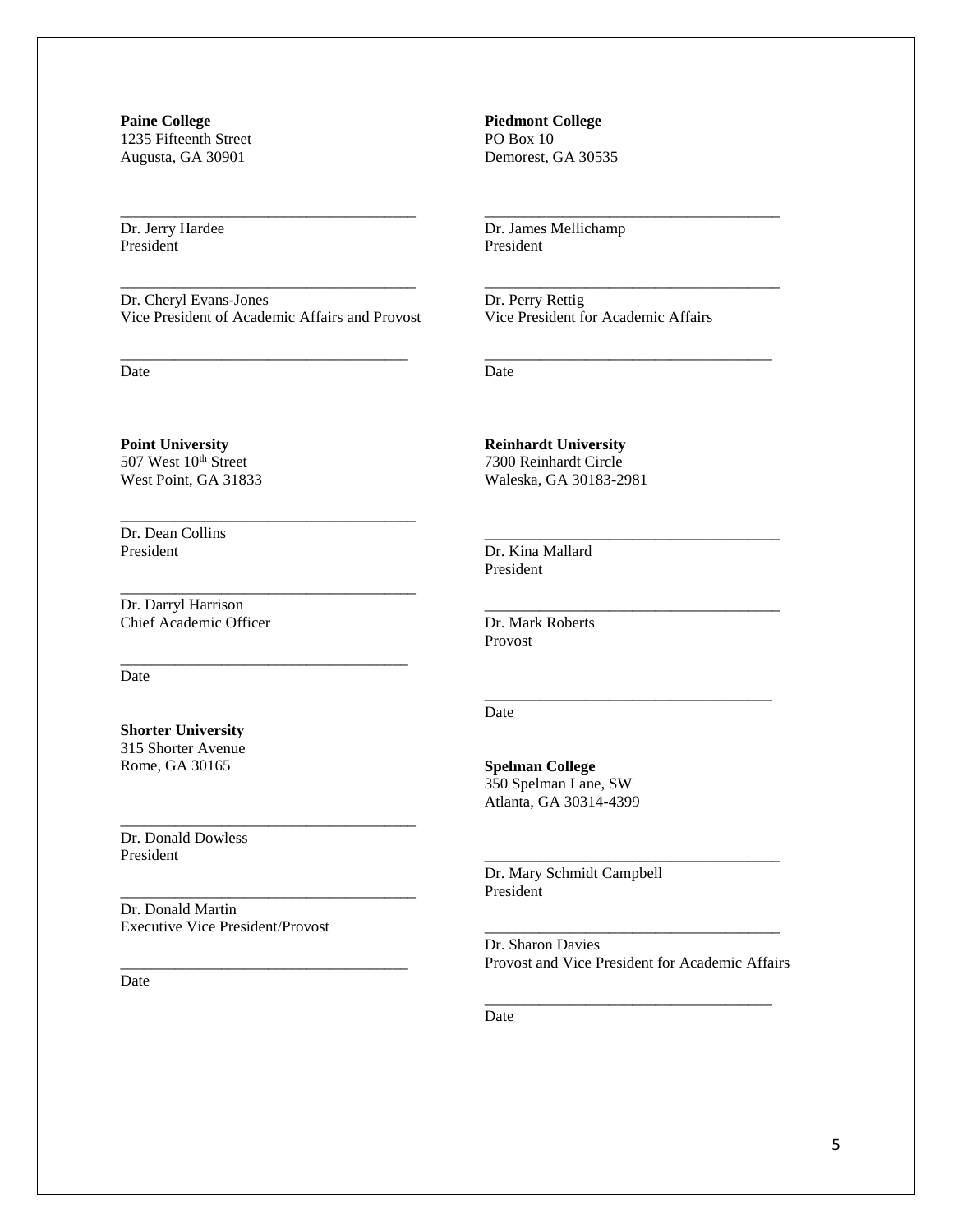**Thomas University** 1501 Millpond Road Thomasville, GA 31792

\_\_\_\_\_\_\_\_\_\_\_\_\_\_\_\_\_\_\_\_\_\_\_\_\_\_\_\_\_\_\_\_\_\_\_\_\_\_

\_\_\_\_\_\_\_\_\_\_\_\_\_\_\_\_\_\_\_\_\_\_\_\_\_\_\_\_\_\_\_\_\_\_\_\_\_\_

\_\_\_\_\_\_\_\_\_\_\_\_\_\_\_\_\_\_\_\_\_\_\_\_\_\_\_\_\_\_\_\_\_\_\_\_\_

\_\_\_\_\_\_\_\_\_\_\_\_\_\_\_\_\_\_\_\_\_\_\_\_\_\_\_\_\_\_\_\_\_\_\_\_\_\_

\_\_\_\_\_\_\_\_\_\_\_\_\_\_\_\_\_\_\_\_\_\_\_\_\_\_\_\_\_\_\_\_\_\_\_\_\_\_

Provost & Vice President for Academic Affairs

Dr. James Sheppard President

Dr. John Meis Chief Academic Officer

**Wesleyan College** 4760 Forsyth Road Macon, GA 31210

Dr. Viva Fowler President

Dr. Melody Blake

Date

**Toccoa Falls College** 107 N. Chapel Drive Toccoa Falls, GA 30598

Dr. Robert Myers President

Dr. Brian Shelton Vice President for Academic Affairs

\_\_\_\_\_\_\_\_\_\_\_\_\_\_\_\_\_\_\_\_\_\_\_\_\_\_\_\_\_\_\_\_\_\_\_\_\_\_

\_\_\_\_\_\_\_\_\_\_\_\_\_\_\_\_\_\_\_\_\_\_\_\_\_\_\_\_\_\_\_\_\_\_\_\_\_\_

\_\_\_\_\_\_\_\_\_\_\_\_\_\_\_\_\_\_\_\_\_\_\_\_\_\_\_\_\_\_\_\_\_\_\_\_\_

\_\_\_\_\_\_\_\_\_\_\_\_\_\_\_\_\_\_\_\_\_\_\_\_\_\_\_\_\_\_\_\_\_\_\_\_\_\_

\_\_\_\_\_\_\_\_\_\_\_\_\_\_\_\_\_\_\_\_\_\_\_\_\_\_\_\_\_\_\_\_\_\_\_\_\_\_

\_\_\_\_\_\_\_\_\_\_\_\_\_\_\_\_\_\_\_\_\_\_\_\_\_\_\_\_\_\_\_\_\_\_\_\_\_

Date

**Young Harris College** 1 College Street Young Harris, GA 30582

Dr. Drew Van Horn President

Dr. Benny Ferguson Interim Vice President, Academic Affairs

Date

\_\_\_\_\_\_\_\_\_\_\_\_\_\_\_\_\_\_\_\_\_\_\_\_\_\_\_\_\_\_\_\_\_\_\_\_\_ Date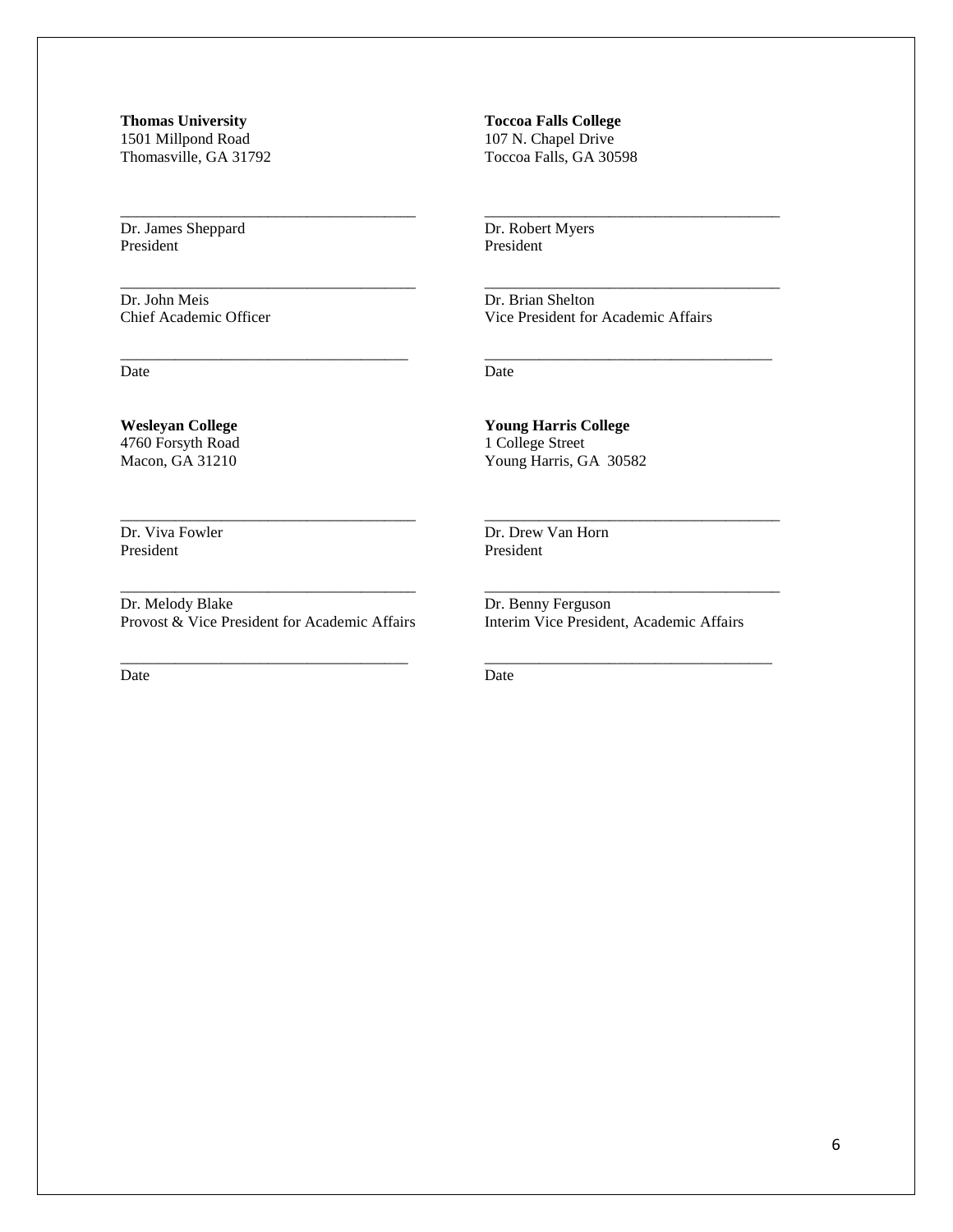## **GICA TCSG Articulation Agreement**

|                  |                  |                                                  | Agnes                     |                   |                  |                                    | Brewton-                  | Clark                        |                           |                           |                           |                           |                             |                                 |                           |                                                        |                            |                                |                              |                           |                             | Toccoa                    |                           | Young                     |    |
|------------------|------------------|--------------------------------------------------|---------------------------|-------------------|------------------|------------------------------------|---------------------------|------------------------------|---------------------------|---------------------------|---------------------------|---------------------------|-----------------------------|---------------------------------|---------------------------|--------------------------------------------------------|----------------------------|--------------------------------|------------------------------|---------------------------|-----------------------------|---------------------------|---------------------------|---------------------------|----|
| Course<br>Prefix | Course<br>Number | <b>Course Title</b>                              | Scott<br>College          | Andrew<br>College | Berry<br>College | <b>Brenau</b><br><b>University</b> | Parker<br>College         | Atlanta<br><b>University</b> | Covenant<br>College       | Emmanuel<br>College       | LaGrange<br>College       | Life<br><b>University</b> | Mercer<br><b>University</b> | Oglethorpe<br><b>University</b> | Paine<br>College          | Piedmont<br>College                                    | Point<br><b>University</b> | Reinhardt<br><b>University</b> | Shorter<br><b>University</b> | Spelman<br>College        | Thomas<br><b>University</b> | Falls<br>College          | Wesleyan<br>College       | Harris<br>College Total   |    |
| ACCT             | 1100             | Principles of Accounting I                       | $\mathsf{x}$              |                   |                  |                                    |                           | x                            |                           | X                         | X                         |                           | X                           | x                               |                           | X                                                      | X                          |                                |                              | x                         |                             | X                         |                           | $\boldsymbol{\mathsf{x}}$ | 19 |
| ACCT             | 1105             | Principles of Accounting II                      | $\mathsf{x}$              |                   | $\mathbf{x}$     | $\mathbf{x}$                       |                           | $\mathbf{x}$                 |                           | $\mathsf{x}$              | $\mathsf{x}$              | $\mathbf{x}$              | $\mathsf{x}$                | $\mathsf{x}$                    | $\boldsymbol{\mathsf{x}}$ | $\mathbf{x}$                                           | $\mathsf{x}$               | $\mathbf{x}$                   |                              | $\mathsf{x}$              | $\mathbf{x}$                | $\mathbf{x}$              | $\mathbf{x}$              | $\boldsymbol{\mathsf{x}}$ | 20 |
| ACCT             | 2000             | <b>Managerial Accounting</b>                     | $\mathsf{x}$              |                   | X                |                                    | $\mathsf{x}$              |                              |                           | $\boldsymbol{\mathsf{x}}$ | X                         |                           | $\mathbf{x}$                | X                               |                           | X                                                      | X                          |                                |                              | $\mathbf{x}$              | x                           | x                         | $\mathsf{x}$              | X                         | 18 |
| ACCT             | 2140             | Legal Environment of Business                    | $\mathsf{x}$              |                   | $\mathsf{x}$     | $\mathsf{x}$                       | $\mathbf{x}$              | $\mathbf{x}$                 |                           | $\mathsf{x}$              |                           |                           |                             | $\mathsf{x}$                    |                           |                                                        | $\mathsf{x}$               |                                |                              | $\mathsf{x}$              | $\mathsf{x}$                |                           | $\mathsf{x}$              |                           | 19 |
| ALHS             | 1060             | Diet and Nutrition for Allied Health Sciences    |                           |                   |                  |                                    |                           |                              |                           |                           | $\mathsf{x}$              | X                         | $\mathbf{x}$                | $\mathsf{x}$                    |                           | $\boldsymbol{\mathsf{x}}$<br>$\boldsymbol{\mathsf{x}}$ |                            |                                |                              | $\times$                  |                             |                           |                           | $\boldsymbol{\mathsf{x}}$ |    |
|                  | 1090             | Medical Terminology for Allied Health Sciences   |                           |                   |                  |                                    |                           |                              |                           |                           |                           |                           |                             |                                 |                           |                                                        |                            |                                |                              |                           |                             |                           |                           |                           |    |
| ALHS             |                  |                                                  |                           |                   |                  | $\mathsf{x}$                       | $\boldsymbol{\mathsf{x}}$ |                              |                           | $\boldsymbol{\mathsf{X}}$ | X                         | $\mathsf{x}$              |                             | X                               |                           | $\mathsf{x}$                                           | $\boldsymbol{\mathsf{x}}$  |                                |                              | $\boldsymbol{\mathsf{x}}$ | $\boldsymbol{\mathsf{x}}$   |                           |                           |                           | 11 |
| ARTS             | 1101             | <b>Arts Appreciation</b>                         | $\mathsf{x}$              |                   |                  | $\mathsf{x}$                       | $\mathsf{x}$              | $\mathsf{x}$                 | $\mathsf{x}$              | $\mathsf{x}$              | $\mathsf{X}$              | X                         | $\mathsf{x}$                | $\mathsf{x}$                    |                           | $\mathsf{x}$                                           | $\boldsymbol{\mathsf{x}}$  |                                | X                            | $\mathsf{x}$              | $\mathsf{x}$                | $\mathsf{x}$              | $\boldsymbol{\mathsf{x}}$ | $\mathbf{x}$              | 21 |
| <b>BIOC</b>      | 2310             | Biochemistry                                     | $\mathsf{x}$              |                   | X                |                                    | $\mathsf{x}$              | $\mathsf{x}$                 | $\boldsymbol{\mathsf{x}}$ | $\boldsymbol{\mathsf{X}}$ | $\mathsf{X}$              | X                         | $\mathsf{x}$                | $\boldsymbol{\mathsf{x}}$       | X.                        | $\mathsf{x}$                                           | $\mathsf{x}$               | X                              | X                            | $\mathsf{x}$              | X                           | X                         | X                         | $\mathsf{x}$              | 20 |
| <b>BIOC</b>      | 2310L            | <b>Biochemistry Lab</b>                          | $\boldsymbol{\mathsf{x}}$ |                   | $\mathbf{x}$     |                                    | $\boldsymbol{\mathsf{x}}$ | $\boldsymbol{\mathsf{x}}$    |                           |                           |                           |                           | X                           | x                               |                           | x                                                      |                            |                                |                              | $\boldsymbol{\mathsf{x}}$ |                             | X                         | x                         | $\mathsf{x}$              | 20 |
| <b>BIOL</b>      | 1111             | Biology I                                        | $\mathsf{x}$              |                   |                  |                                    |                           |                              |                           |                           |                           |                           |                             | X                               |                           |                                                        |                            |                                |                              |                           |                             |                           | $\mathsf{x}$              |                           | 22 |
| BIOL             | 1111L            | Biology I Lab                                    | $\mathsf{x}$              |                   |                  |                                    | X                         | x                            | X                         | X                         | $\boldsymbol{\mathsf{x}}$ |                           | X                           | x                               |                           | X                                                      |                            |                                |                              | x                         |                             | X                         | $\mathsf{x}$              | $\mathsf{x}$              | 22 |
| <b>BIOL</b>      | 1112             | Biology II                                       | $\mathsf{x}$              |                   |                  |                                    | x                         | x                            | X                         | X                         | X                         |                           | X                           | x                               |                           | x                                                      | x                          |                                |                              | x                         |                             | X                         | X                         | $\boldsymbol{\mathsf{x}}$ | 22 |
| <b>BIOL</b>      | 1112L            | Biology II Lab                                   | $\mathsf{x}$              | $\mathbf{x}$      | X                | X                                  | $\mathsf{x}$              | $\mathbf{x}$                 | $\mathsf{x}$              | $\boldsymbol{\mathsf{X}}$ | $\mathsf{x}$              | X                         | $\mathsf{x}$                | $\boldsymbol{\mathsf{x}}$       | X.                        | X                                                      | X                          | X                              | X                            | $\mathsf{x}$              | X                           | X                         | X                         | $\boldsymbol{\mathsf{x}}$ | 22 |
| <b>BIOL</b>      | 2107             | <b>Biological Principles I</b>                   | $\mathsf{x}$              |                   |                  |                                    | $\mathsf{x}$              | $\boldsymbol{\mathsf{x}}$    | $\mathbf{x}$              |                           |                           |                           | $\mathsf{x}$                | $\mathbf{x}$                    |                           | x                                                      |                            |                                |                              |                           |                             | x                         |                           |                           | 21 |
| BIOL             | 2107L            | <b>Biological Principles I Lab</b>               | $\mathsf{x}$              |                   |                  |                                    | $\mathsf{x}$              |                              |                           |                           |                           |                           |                             | X                               |                           |                                                        |                            |                                |                              |                           |                             | x                         | $\mathbf{x}$              |                           | 21 |
| <b>BIOL</b>      | 2108             | <b>Biological Principles II</b>                  | $\mathsf{x}$              |                   |                  |                                    | $\mathsf{x}$              | $\mathsf{x}$                 | $\mathsf{x}$              | $\mathsf{x}$              | $\boldsymbol{\mathsf{x}}$ |                           | $\mathbf{x}$                | $\mathsf{x}$                    | X                         | X                                                      | X.                         | $\mathbf{x}$                   |                              | $\mathbf{x}$              | X                           | X                         | X                         | $\boldsymbol{\mathsf{x}}$ | 21 |
| <b>BIOL</b>      | 2108L            | Biological Principles II Lab                     | $\boldsymbol{\mathsf{x}}$ |                   |                  |                                    | $\mathsf{x}$              | x                            |                           |                           |                           |                           |                             | x                               |                           | x                                                      | X                          |                                |                              | X                         |                             | x                         | X                         | X                         | 21 |
| BIOL             | 2113             | Anatomy & Physiology I                           | $\mathsf{x}$              |                   | X                |                                    | $\mathsf{x}$              | X                            | X                         | X                         | $\mathbf{x}$              | X                         | X                           | $\boldsymbol{\mathsf{x}}$       | X                         | X                                                      | X                          | X                              | X                            | X                         | X                           | X                         | X                         | $\boldsymbol{\mathsf{x}}$ | 22 |
| <b>BIOL</b>      | 2113L            | Anatomy & Physiology I Lab                       | $\mathsf{x}$              |                   |                  |                                    |                           |                              |                           |                           |                           |                           |                             |                                 |                           |                                                        |                            |                                |                              |                           |                             |                           |                           | $\mathsf{x}$              | 22 |
| <b>BIOL</b>      | 2114             | Anatomy & Physiology II                          |                           |                   |                  |                                    |                           |                              |                           |                           |                           |                           |                             | x                               |                           |                                                        |                            |                                |                              |                           |                             |                           |                           |                           | 22 |
| <b>BIOL</b>      | 2114L            | Anatomy & Physiology II Lab                      | $\mathsf{x}$              |                   |                  |                                    | $\mathsf{x}$              | $\mathbf{x}$                 |                           |                           | $\mathsf{x}$              |                           |                             | $\mathbf{x}$                    |                           | $\mathbf{x}$                                           | $\mathsf{x}$               |                                |                              | $\boldsymbol{\mathsf{x}}$ |                             | X                         | $\mathsf{x}$              | $\boldsymbol{\mathsf{x}}$ | 22 |
| BIOL             | 2117L            | Introductory Microbiology Lab                    | $\mathsf{x}$              |                   | X                |                                    | X                         | X                            | $\mathbf{x}$              | $\mathbf{x}$              | $\mathbf{x}$              | X                         | X                           | X                               | X                         | X                                                      | X                          |                                |                              | $\mathsf{x}$              | X                           | X                         | $\mathsf{x}$              | $\boldsymbol{\mathsf{x}}$ | 22 |
| <b>BIOL</b>      | 2117             | <b>Introductory Microbiology</b>                 | $\mathsf{x}$              |                   | X                |                                    | X                         | X                            | X                         | X                         | X                         | X                         | $\mathbf{x}$                | $\mathsf{x}$                    | X                         | X                                                      | X                          |                                |                              | x                         | X                           | X                         | X                         | $\mathsf{x}$              | 22 |
| CHEM             | 1151             | Survey of Inorganic Chemistry                    | $\mathbf{x}$              |                   |                  |                                    |                           |                              |                           |                           |                           |                           |                             |                                 |                           |                                                        |                            |                                |                              |                           |                             |                           |                           | $\mathbf{x}$              | 19 |
| CHEM             | 1151L            | Survey of Inorganic Chemistry Lab                | $\mathsf{x}$              |                   | X                |                                    |                           | $\mathsf{x}$                 | $\mathbf{x}$              | $\mathbf{x}$              | X                         |                           | X                           | x                               |                           | $\boldsymbol{\mathsf{x}}$                              | X                          |                                |                              | x                         |                             | $\boldsymbol{\mathsf{x}}$ |                           | $\boldsymbol{\mathsf{x}}$ | 19 |
| <b>CHEM</b>      | 1152             | Survey of Organic Chemistry and Biochemistry     | $\mathsf{x}$              |                   | $\mathsf{x}$     |                                    |                           | $\mathsf{x}$                 | $\mathsf{x}$              | $\mathsf{x}$              | $\times$                  |                           | $\mathsf{x}$                | $\mathbf{x}$                    |                           | $\mathsf{x}$                                           | $\mathsf{x}$               | $\mathbf{x}$                   | $\mathbf{x}$                 | $\mathsf{x}$              | $\mathbf{x}$                | $\mathsf{x}$              |                           | $\mathsf{x}$              | 18 |
| CHEM             | 1152L            | Survey of Organic Chemistry and Biochemistry Lab | $\boldsymbol{\mathsf{x}}$ |                   | X                | x                                  |                           | $\mathsf{x}$                 | X                         | X                         | $\mathsf{x}$              | X                         | $\mathbf{x}$                | X                               |                           | X                                                      | X                          | X                              | X                            | X                         | X                           | X                         |                           | $\boldsymbol{\mathsf{x}}$ | 18 |
| CHEM             | 1211             | Chemistry I                                      | $\boldsymbol{\mathsf{x}}$ |                   |                  |                                    | $\boldsymbol{\mathsf{x}}$ | $\boldsymbol{\mathsf{x}}$    | X                         | $\mathsf{x}$              | $\mathsf{x}$              |                           | X                           | $\mathsf{x}$                    |                           | x                                                      | x                          |                                |                              | x                         |                             | X                         | $\mathsf{x}$              | $\mathsf{x}$              | 22 |
| CHEM             | 1211L            | Chemistry I Lab                                  | $\mathsf{x}$              |                   |                  |                                    |                           |                              |                           |                           |                           |                           |                             |                                 |                           |                                                        |                            |                                |                              |                           |                             |                           |                           | X                         | 22 |
| CHEM             | 1212             | Chemistry II                                     | $\mathsf{X}$              |                   |                  |                                    | x                         | x                            | X                         |                           |                           |                           |                             | x                               |                           | X                                                      | X                          |                                |                              |                           |                             | X                         | x                         | X                         | 22 |
| CHEM             | 1212L            | Chemistry II Lab                                 | $\mathsf{x}$              |                   |                  |                                    | $\mathsf{x}$              | X                            | $\mathbf{x}$              | $\mathsf{x}$              |                           |                           |                             | $\mathsf{x}$                    |                           | $\boldsymbol{\mathsf{x}}$                              | $\boldsymbol{\mathsf{x}}$  |                                |                              | X                         |                             | $\boldsymbol{\mathsf{x}}$ | $\times$                  | $\boldsymbol{\mathsf{x}}$ | 22 |
| CHEM             | 2211             | Organic Chemistry I                              | $\mathbf{x}$              |                   | $\mathbf{x}$     |                                    | $\mathbf{x}$              | $\mathbf{x}$                 |                           |                           |                           |                           |                             | $\mathbf{x}$                    | $\mathbf{x}$              | $\mathbf{x}$                                           | $\mathbf{x}$               | $\mathbf{x}$                   | $\mathbf{x}$                 | $\mathbf{x}$              | $\mathbf{x}$                | $\mathbf{x}$              | $\mathbf{x}$              | $\mathbf{x}$              | 21 |
| CHEM             | 2211L            | Organic Chemistry I Lab                          | $\mathsf{x}$              |                   | $\mathsf{x}$     | $\mathsf{x}$                       | $\mathbf{x}$              | $\mathsf{x}$                 | $\boldsymbol{\mathsf{x}}$ | $\mathsf{x}$              | $\boldsymbol{\mathsf{x}}$ | $\mathsf{x}$              | $\mathsf{x}$                | $\mathsf{x}$                    | $\mathsf{x}$              | $\mathsf{x}$                                           | $\mathsf{x}$               | $\mathsf{x}$                   | $\mathsf{x}$                 | $\mathsf{x}$              | $\mathsf{x}$                | $\mathsf{x}$              | $\mathsf{x}$              | $\boldsymbol{\mathsf{x}}$ | 21 |
| CHEM             | 2212             | <b>Organic Chemistry II</b>                      | $\mathsf{x}$              |                   | $\mathsf{X}$     |                                    |                           | $\boldsymbol{\mathsf{x}}$    |                           |                           |                           |                           | X                           | $\mathsf{x}$                    |                           | x                                                      |                            |                                |                              |                           |                             | x                         | $\boldsymbol{\mathsf{x}}$ | $\mathbf{x}$              | 21 |
| CHEM             | 2212L            | Organic Chemistry II Lab                         | $\mathsf{x}$              |                   | $\mathsf{x}$     | $\mathsf{x}$                       | $\mathsf{x}$              | $\boldsymbol{\mathsf{x}}$    | $\boldsymbol{\mathsf{x}}$ | $\boldsymbol{\mathsf{x}}$ | $\mathsf{x}$              | $\mathsf{x}$              | $\mathsf{x}$                | X                               | $\mathsf{x}$              | $\boldsymbol{\mathsf{x}}$                              | $\mathsf{x}$               | X                              | $\mathsf{x}$                 | $\times$                  | X                           | $\mathsf{x}$              | $\mathsf{x}$              | $\boldsymbol{\mathsf{x}}$ | 21 |
| CHEM             | 2300             | <b>Quantitative Analysis</b>                     | $\boldsymbol{\mathsf{x}}$ |                   | $\mathsf{x}$     |                                    | $\boldsymbol{\mathsf{x}}$ | X                            | X                         | $\boldsymbol{\mathsf{x}}$ | $\boldsymbol{\mathsf{x}}$ | X                         | $\mathsf{x}$                | X                               | X                         | X                                                      | $\boldsymbol{\mathsf{x}}$  | X                              | X                            | x                         | X                           | X                         | $\mathsf{x}$              | $\mathsf{X}$              | 21 |
| CHEM             | 2300L            | Quantitative Analysis Lab                        | $\mathsf{x}$              |                   | $\mathsf{x}$     | $\mathsf{x}$                       | $\mathsf{X}$              | $\mathbf{x}$                 | $\mathsf{X}$              | $\mathsf{x}$              | $\mathsf{X}$              | $\mathsf{x}$              | $\mathsf{x}$                | $\boldsymbol{\mathsf{x}}$       | $\mathsf{x}$              | $\boldsymbol{\mathsf{x}}$                              | $\mathsf{x}$               | $\mathsf{x}$                   | $\mathbf{x}$                 | $\mathsf{x}$              | $\mathsf{x}$                | $\mathsf{x}$              | $\mathbf{x}$              | $\mathsf{X}$              | 21 |
| COMM             | 1100             | Human Communication                              | $\mathsf{x}$              | $\mathsf{x}$      | $\mathsf{x}$     | $\mathsf{x}$                       | $\mathbf{x}$              | $\mathsf{x}$                 | $\boldsymbol{\mathsf{x}}$ |                           | $\boldsymbol{\mathsf{x}}$ | $\mathsf{x}$              | $\mathsf{x}$                | $\mathsf{x}$                    |                           | $\boldsymbol{\mathsf{x}}$                              | $\mathsf{x}$               | $\mathsf{x}$                   | $\mathbf{x}$                 | $\mathsf{x}$              | $\mathsf{x}$                | $\mathsf{x}$              | $\mathsf{x}$              | $\boldsymbol{\mathsf{x}}$ | 20 |
| COMP             | 1000             | Introduction to Computers                        |                           | $\mathsf{x}$      |                  | $\mathsf{x}$                       | $\mathsf{x}$              | $\mathsf{x}$                 | $\boldsymbol{\mathsf{x}}$ | $\mathsf{x}$              | $\mathsf{x}$              | $\mathsf{X}$              | $\mathsf{x}$                | $\mathsf{x}$                    |                           | $\boldsymbol{\mathsf{x}}$                              | $\boldsymbol{\mathsf{x}}$  |                                |                              | $\boldsymbol{\mathsf{x}}$ | $\mathsf{x}$                | X                         | $\boldsymbol{\mathsf{x}}$ | $\boldsymbol{\mathsf{x}}$ | 19 |
| ECCE             | 1105             | Health, Safety, and Nutrition                    |                           |                   |                  |                                    |                           |                              |                           | $\mathsf{x}$              |                           | X                         | $\mathsf{x}$                | $\boldsymbol{\mathsf{x}}$       |                           | $\mathsf{x}$                                           | $\boldsymbol{\mathsf{x}}$  | $\mathsf{x}$                   |                              |                           | $\mathsf{x}$                |                           |                           | $\boldsymbol{\mathsf{x}}$ | 9  |
| ECON             | 1101             | Principles of Economics                          | $\mathsf{x}$              |                   |                  | $\mathsf{x}$                       |                           | $\mathsf{x}$                 | $\boldsymbol{\mathsf{x}}$ | $\mathsf{x}$              | $\boldsymbol{\mathsf{x}}$ | X                         | $\mathsf{x}$                | X                               |                           | $\mathsf{x}$                                           | $\mathsf{x}$               | X                              | $\boldsymbol{\mathsf{x}}$    | $\boldsymbol{\mathsf{x}}$ | $\mathsf{x}$                | X                         | $\boldsymbol{\mathsf{x}}$ | $\mathsf{X}$              | 19 |
| ECON             | 2105             | Macroeconomics                                   | $\mathsf{x}$              | X                 | $\mathsf{X}$     | $\mathsf{x}$                       | $\mathsf{X}$              | $\mathbf{x}$                 | $\mathsf{X}$              | $\mathsf{X}$              | $\mathbf{x}$              | $\mathsf{x}$              | $\mathsf{x}$                | $\mathsf{x}$                    | $\mathsf{x}$              | $\mathsf{x}$                                           | $\mathsf{x}$               | $\mathsf{x}$                   | $\mathsf{X}$                 | $\mathsf{X}$              | $\mathsf{x}$                | $\mathsf{X}$              | $\mathsf{x}$              | $\mathsf{X}$              | 22 |
| ECON             | 2106             | Microeconomics                                   | $\mathsf{x}$              |                   |                  |                                    | $\boldsymbol{\mathsf{x}}$ | $\mathsf{x}$                 | $\mathbf{x}$              | $\mathsf{x}$              | $\mathbf{x}$              |                           | $\mathsf{x}$                | $\mathsf{x}$                    |                           | $\boldsymbol{\mathsf{x}}$                              | $\boldsymbol{\mathsf{x}}$  |                                |                              | X                         |                             | $\boldsymbol{\mathsf{x}}$ | $\mathsf{x}$              | $\boldsymbol{\mathsf{x}}$ | 22 |
| ENGL             | 1101             | <b>Composition and Rhetoric</b>                  | $\mathsf{X}$              |                   | $\mathsf{x}$     | $\mathsf{x}$                       | $\boldsymbol{\mathsf{x}}$ | X                            | $\boldsymbol{\mathsf{x}}$ | $\mathsf{x}$              | $\boldsymbol{\mathsf{x}}$ | X                         | $\mathsf{x}$                | X                               |                           | $\boldsymbol{\mathsf{x}}$                              | $\mathsf{x}$               |                                | $\mathsf{x}$                 | $\boldsymbol{\mathsf{x}}$ |                             | X                         | $\boldsymbol{\mathsf{x}}$ | $\boldsymbol{\mathsf{x}}$ | 22 |
| ENGL             | 1102             | Literature and Composition                       | $\mathsf{x}$              | $\mathsf{x}$      | $\mathsf{x}$     | $\mathsf{x}$                       | $\mathsf{x}$              | $\mathsf{x}$                 | $\boldsymbol{\mathsf{x}}$ | $\boldsymbol{\mathsf{x}}$ | $\mathsf{x}$              | $\mathsf{x}$              | $\mathsf{x}$                | $\mathsf{x}$                    | $\mathsf{x}$              | $\mathsf{x}$                                           | $\mathsf{x}$               | $\mathsf{x}$                   | $\boldsymbol{\mathsf{x}}$    | $\mathsf{x}$              | $\mathsf{x}$                | $\boldsymbol{\mathsf{x}}$ | $\mathsf{x}$              | $\boldsymbol{\mathsf{x}}$ | 22 |
| ENGL             | 2110             | World Literature                                 | $\mathsf{x}$              |                   | $\mathsf{x}$     | X                                  | $\mathsf{x}$              | $\mathbf{x}$                 | $\boldsymbol{\mathsf{x}}$ | $\boldsymbol{\mathsf{X}}$ | $\mathsf{X}$              | X                         | $\mathbf{x}$                | $\boldsymbol{\mathsf{x}}$       | X.                        | $\mathsf{X}$                                           | $\boldsymbol{\mathsf{x}}$  | X                              | X                            | $\mathsf{X}$              | X                           | $\mathsf{x}$              | $\mathsf{x}$              | $\mathsf{X}$              | 22 |
| ENGL             | 2130             | American Literature                              | $\mathsf{x}$              | X                 | $\mathbf{x}$     | $\mathsf{x}$                       | $\mathbf{x}$              | $\mathsf{X}$                 | $\mathsf{X}$              | $\mathsf{x}$              | $\mathsf{X}$              | $\mathsf{x}$              | $\mathsf{x}$                | $\mathsf{x}$                    | $\mathsf{x}$              | $\mathsf{x}$                                           | $\mathsf{x}$               | $\mathsf{x}$                   | $\mathbf{x}$                 | $\boldsymbol{\mathsf{x}}$ | $\mathsf{x}$                | $\mathsf{x}$              | $\mathsf{x}$              | $\mathsf{X}$              | 22 |
| ENGL             | 2310             | English Literature from the Beginnings to 1700   | $\mathsf{x}$              |                   | $\mathsf{x}$     |                                    | $\boldsymbol{\mathsf{x}}$ | $\mathsf{x}$                 | $\mathsf{x}$              | $\mathsf{x}$              | $\mathbf{x}$              | $\mathsf{x}$              | $\mathsf{x}$                | $\mathsf{x}$                    |                           | $\boldsymbol{\mathsf{x}}$                              | $\boldsymbol{\mathsf{x}}$  |                                |                              | $\boldsymbol{\mathsf{x}}$ |                             | x                         | $\boldsymbol{\mathsf{x}}$ | $\boldsymbol{\mathsf{x}}$ | 21 |
| HIST             | 1111             | World History I                                  | $\mathsf{x}$              |                   | $\mathsf{x}$     | $\mathsf{x}$                       | $\mathsf{x}$              | X                            | $\boldsymbol{\mathsf{x}}$ | $\boldsymbol{\mathsf{x}}$ | $\mathsf{X}$              | $\mathsf{x}$              | $\mathsf{x}$                | $\boldsymbol{\mathsf{x}}$       | $\mathsf{x}$              | $\boldsymbol{\mathsf{x}}$                              | $\mathsf{x}$               | X                              | $\mathsf{x}$                 | $\boldsymbol{\mathsf{x}}$ | $\mathsf{x}$                | $\mathsf{x}$              | $\boldsymbol{\mathsf{x}}$ | $\mathsf{X}$              | 22 |
| HIST             | 1112             | World History II                                 | $\mathsf{x}$              |                   | X                | $\mathsf{x}$                       | $\mathsf{x}$              | $\boldsymbol{\mathsf{x}}$    | $\boldsymbol{\mathsf{x}}$ | $\mathsf{x}$              | $\boldsymbol{\mathsf{x}}$ | $\mathsf{x}$              | $\mathsf{x}$                | $\boldsymbol{\mathsf{x}}$       | $\mathsf{x}$              | $\mathsf{x}$                                           | $\mathsf{x}$               | $\mathsf{x}$                   | $\boldsymbol{\mathsf{x}}$    | $\mathsf{x}$              | X                           | $\mathsf{x}$              | $\mathsf{x}$              | $\mathbf{x}$              | 22 |
| HIST             | 2111             | U.S. History I                                   | $\mathsf{x}$              | $\mathsf{x}$      | $\mathsf{x}$     | $\mathsf{x}$                       | $\mathsf{x}$              | $\mathbf{x}$                 | $\boldsymbol{\mathsf{x}}$ | $\mathsf{x}$              | $\mathbf{x}$              | $\mathsf{x}$              | $\mathsf{x}$                | $\mathsf{x}$                    | $\mathsf{x}$              | $\mathsf{X}$                                           | $\mathsf{x}$               | $\mathsf{x}$                   | $\boldsymbol{\mathsf{x}}$    | $\mathsf{x}$              | $\mathsf{x}$                | $\mathsf{x}$              | $\mathbf{x}$              | $\mathsf{X}$              | 22 |
| HIST             | 2112             | U.S. History II -- was labeled World History II  | $\mathsf{x}$              | $\mathsf{x}$      | $\mathbf{x}$     | $\mathsf{x}$                       | $\mathsf{X}$              | $\mathsf{X}$                 | $\boldsymbol{\mathsf{x}}$ | $\boldsymbol{\mathsf{X}}$ | $\mathsf{X}$              | $\mathsf{x}$              | $\mathsf{x}$                | $\boldsymbol{\mathsf{x}}$       |                           | $\mathsf{x}$                                           | $\boldsymbol{\mathsf{x}}$  | $\mathsf{x}$                   | $\mathbf{x}$                 | $\mathsf{X}$              | $\mathsf{x}$                | $\mathsf{X}$              | $\mathsf{X}$              | $\mathbf{x}$              | 21 |
| HUMN             | 2111             | Introduction to Humanities                       |                           |                   |                  |                                    |                           | X                            |                           |                           |                           |                           |                             | $\boldsymbol{\mathsf{x}}$       |                           | $\boldsymbol{\mathsf{x}}$                              |                            |                                |                              |                           |                             |                           | $\boldsymbol{\mathsf{x}}$ | $\mathsf{x}$              | 18 |
| MATH             | 1101             | Introduction to Mathematical Modeling            | $\mathsf{x}$              | $\mathsf{x}$      | $\mathsf{x}$     |                                    |                           | $\boldsymbol{\mathsf{x}}$    |                           | $\mathsf{x}$              |                           | X                         |                             | X                               | $\boldsymbol{\mathsf{x}}$ | $\boldsymbol{\mathsf{x}}$                              |                            | X                              | $\mathsf{x}$                 |                           | X                           |                           | $\mathsf{x}$              | $\boldsymbol{\mathsf{x}}$ | 22 |
|                  |                  | Quantitative Skills and Reasoning                |                           |                   |                  |                                    | $\boldsymbol{\mathsf{x}}$ |                              | $\boldsymbol{\mathsf{x}}$ |                           | $\boldsymbol{\mathsf{x}}$ |                           | $\mathsf{x}$                |                                 |                           |                                                        | $\mathsf{x}$               |                                |                              | x                         |                             | $\mathsf{x}$              |                           |                           |    |
| MATH             | 1103             |                                                  | $\mathsf{X}$              |                   | $\mathsf{x}$     |                                    |                           | $\mathsf{X}$                 | $\boldsymbol{\mathsf{x}}$ | $\mathsf{x}$              | $\mathsf{x}$              | X                         | $\mathsf{x}$                | $\mathsf{x}$                    | X                         | $\mathsf{x}$                                           | $\mathsf{x}$               | $\mathsf{x}$                   | $\boldsymbol{\mathsf{x}}$    | $\boldsymbol{\mathsf{x}}$ | $\mathsf{x}$                | $\boldsymbol{\mathsf{x}}$ | $\mathsf{x}$              | $\mathbf{x}$              | 19 |
| MATH             | 1111             | College Algebra                                  | $\mathsf{x}$              | $\mathsf{x}$      |                  | $\mathsf{x}$                       | $\mathsf{x}$              | $\mathsf{X}$                 | $\boldsymbol{\mathsf{X}}$ | $\mathsf{X}$              | $\mathsf{X}$              | $\mathsf{x}$              | $\mathsf{x}$                | $\boldsymbol{\mathsf{x}}$       | $\mathsf{x}$              | $\mathsf{x}$                                           | $\mathsf{x}$               | $\mathsf{x}$                   | $\mathbf{x}$                 | $\mathsf{X}$              | $\mathsf{x}$                | $\mathsf{X}$              | $\mathbf{x}$              | $\mathsf{X}$              | 21 |
| MATH             | 1113             | Pre-calculus                                     | $\mathsf{x}$              |                   |                  | $\mathbf{x}$                       | $\mathsf{x}$              | $\mathsf{x}$                 | $\mathsf{x}$              | $\mathbf{x}$              | $\mathsf{x}$              | $\mathbf{x}$              | $\mathsf{x}$                | $\mathsf{x}$                    | $\mathsf{x}$              | $\boldsymbol{\mathsf{x}}$                              | $\mathbf{x}$               | $\mathbf{x}$                   |                              | $\mathsf{x}$              | $\mathsf{x}$                | $\mathsf{x}$              | $\mathbf{x}$              | $\boldsymbol{\mathsf{x}}$ | 22 |
| MATH             | 1127             | Introduction to Statistics                       | $\mathsf{x}$              |                   | $\mathbf{x}$     |                                    | $\mathsf{x}$              | $\mathsf{x}$                 | $\mathbf{x}$              | $\mathsf{x}$              |                           | $\mathsf{x}$              | $\mathbf{x}$                | $\mathsf{x}$                    | $\boldsymbol{\mathsf{x}}$ | $\boldsymbol{\mathsf{x}}$                              | X                          |                                |                              | $\mathsf{x}$              |                             | x                         | $\mathbf{x}$              | $\boldsymbol{\mathsf{x}}$ | 22 |
| MATH             | 1131             | Calculus I                                       | $\mathsf{x}$              | X                 | $\mathsf{x}$     | $\mathsf{x}$                       | $\boldsymbol{\mathsf{x}}$ | $\mathsf{x}$                 | $\boldsymbol{\mathsf{x}}$ | $\boldsymbol{\mathsf{X}}$ | $\boldsymbol{\mathsf{x}}$ | $\mathsf{x}$              | $\mathsf{x}$                | $\mathsf{x}$                    | $\mathsf{x}$              | $\boldsymbol{\mathsf{x}}$                              | $\boldsymbol{\mathsf{x}}$  | X                              | $\mathsf{x}$                 | $\mathsf{x}$              | $\mathsf{x}$                | $\mathsf{x}$              | $\mathsf{x}$              | $\mathsf{X}$              | 22 |
| MATH             | 1132             | Calculus II                                      | $\mathsf{x}$              |                   | X                |                                    | $\mathsf{x}$              |                              |                           |                           |                           |                           |                             | X                               | $\mathsf{x}$              | x                                                      |                            |                                |                              |                           | X                           | $\mathsf{X}$              | X                         | $\mathbf{x}$              | 21 |
|                  |                  |                                                  |                           |                   |                  |                                    |                           |                              |                           |                           |                           |                           |                             |                                 |                           |                                                        |                            |                                |                              |                           |                             |                           |                           |                           | -7 |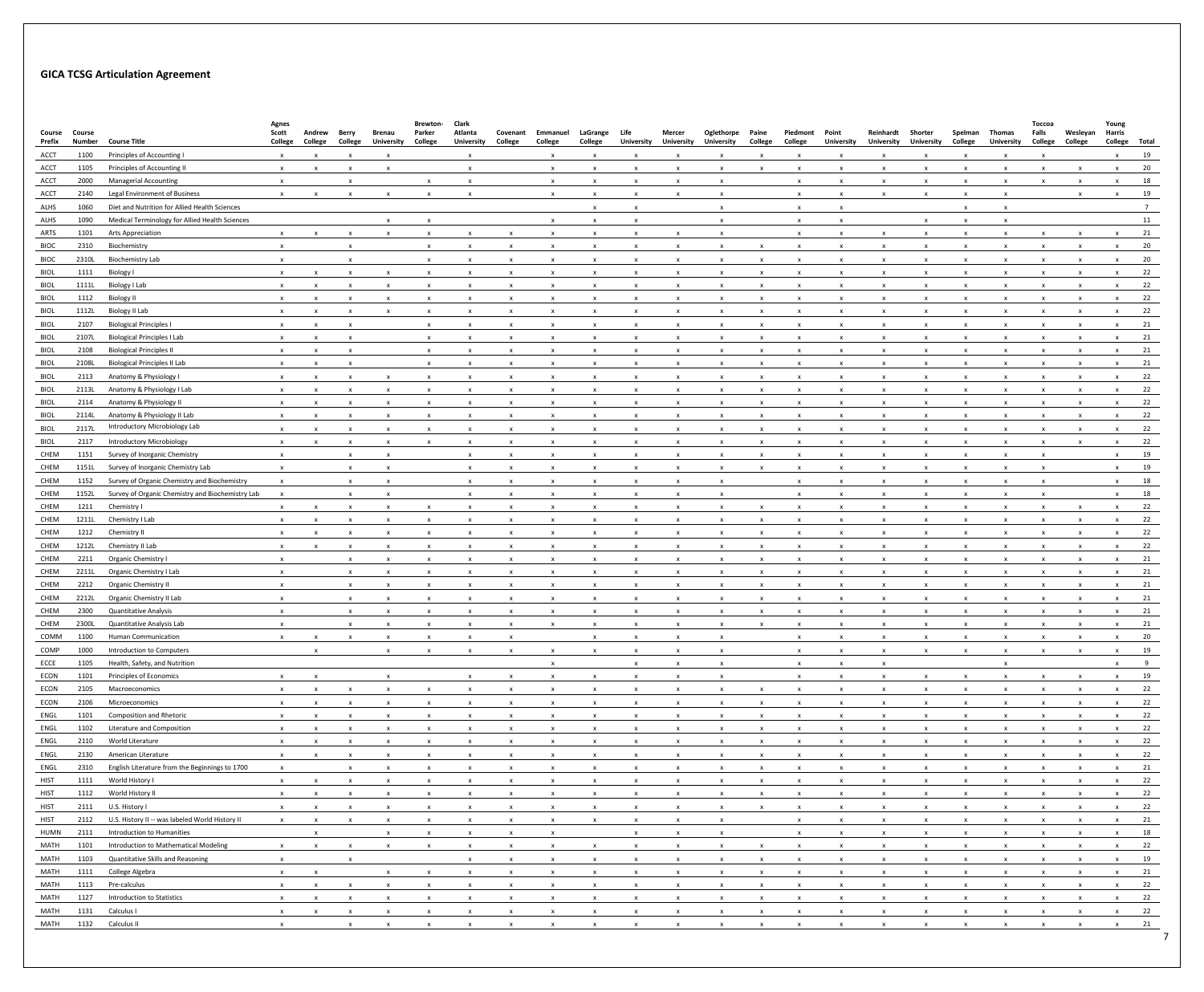|                  |                  |                                 | Agnes            |                   |                  |                             | <b>Brewton-</b>   | Clark                        |                     |                     |                     |                           |                                    |                                 |                  |                     |                            |                                |                       |                    |                             | Toccoa           |                           | Young                   |    |
|------------------|------------------|---------------------------------|------------------|-------------------|------------------|-----------------------------|-------------------|------------------------------|---------------------|---------------------|---------------------|---------------------------|------------------------------------|---------------------------------|------------------|---------------------|----------------------------|--------------------------------|-----------------------|--------------------|-----------------------------|------------------|---------------------------|-------------------------|----|
| Course<br>Prefix | Course<br>Number | Course Title                    | Scott<br>College | Andrew<br>College | Berrv<br>College | Brenau<br><b>University</b> | Parker<br>College | Atlanta<br><b>University</b> | Covenant<br>College | Emmanuel<br>College | LaGrange<br>College | Life<br><b>University</b> | <b>Mercer</b><br><b>University</b> | Oglethorpe<br><b>University</b> | Paine<br>College | Piedmont<br>College | Point<br><b>University</b> | Reinhardt<br><b>University</b> | Shorter<br>University | Spelman<br>College | Thomas<br><b>University</b> | Falls<br>College | Wesleyan<br>College       | Harris<br>College Total |    |
| <b>MGMT</b>      | 1120             | Introduction to Business        |                  |                   |                  |                             |                   |                              |                     |                     |                     |                           |                                    |                                 |                  |                     |                            |                                |                       |                    |                             |                  |                           |                         | 19 |
| MUSC             | 1101             | <b>Music Appreciation</b>       | $\mathbf{x}$     | $\mathbf{x}$      |                  |                             |                   |                              |                     |                     |                     |                           |                                    |                                 |                  |                     |                            |                                |                       |                    |                             |                  |                           |                         | 21 |
| PHSC             | 1111             | Physical Science (no lab)       |                  | $\mathbf{x}$      |                  |                             |                   | $\boldsymbol{\mathsf{x}}$    |                     |                     |                     |                           |                                    |                                 |                  |                     |                            |                                |                       |                    |                             |                  |                           | $\mathsf{x}$            | 15 |
| PHYS             | 1111             | Introductory Physics I          |                  | $\mathbf{x}$      |                  |                             |                   |                              |                     |                     |                     |                           |                                    |                                 |                  |                     |                            |                                |                       |                    |                             | $\mathsf{x}$     | $\mathsf{x}$              | $\mathsf{x}$            | 22 |
| <b>PHYS</b>      | 1111L            | Introductory Physics I Lab      |                  |                   |                  |                             |                   |                              |                     |                     |                     |                           |                                    |                                 |                  |                     |                            |                                |                       |                    |                             |                  |                           | $\mathsf{x}$            | 22 |
| <b>PHYS</b>      | 1112             | Introductory Physics II         |                  |                   |                  |                             |                   |                              |                     |                     |                     |                           |                                    |                                 |                  |                     |                            |                                |                       |                    |                             | $\mathbf{x}$     | $\mathsf{x}$              |                         | 22 |
| <b>PHYS</b>      | 1112L            | Introductory Physics II Lab     |                  |                   |                  |                             |                   |                              |                     |                     |                     |                           |                                    |                                 |                  |                     |                            |                                |                       |                    |                             |                  |                           |                         | 22 |
| POLS             | 1101             | American Government             |                  |                   |                  |                             |                   |                              |                     |                     |                     |                           |                                    |                                 |                  |                     |                            |                                |                       |                    |                             | $\mathsf{x}$     | $\mathbf{x}$              | $\mathsf{x}$            | 21 |
| POLS             | 2401             | Global Issues                   |                  |                   |                  |                             |                   |                              |                     |                     |                     |                           |                                    |                                 |                  |                     |                            |                                |                       |                    |                             |                  |                           |                         | 20 |
| <b>PSYC</b>      | 1101             | Introduction to Psychology      |                  | $\mathbf{x}$      |                  |                             |                   |                              |                     |                     |                     | $\mathbf{x}$              |                                    |                                 |                  |                     |                            |                                |                       |                    |                             | $\mathsf{X}$     | $\mathsf{x}$              | $\mathsf{x}$            | 22 |
| <b>PSYC</b>      | 2103             | Human Development               |                  |                   |                  |                             |                   |                              |                     |                     |                     |                           |                                    |                                 |                  |                     |                            |                                |                       |                    |                             |                  |                           | x 21                    |    |
| <b>PSYC</b>      | 2250             | Abnormal Psychology             |                  |                   |                  |                             |                   |                              |                     |                     |                     |                           |                                    |                                 |                  |                     |                            |                                |                       |                    |                             | $\mathsf{x}$     | X                         | $\mathsf{x}$            | 21 |
| SOCI             | 1101             | Introduction to Sociology       |                  |                   |                  |                             |                   |                              |                     |                     |                     |                           |                                    |                                 |                  |                     |                            |                                |                       |                    |                             |                  | $\mathbf{x}$              | $\mathsf{x}$            | 22 |
| SOCI             | 2600             | Introduction to Social Problems | $\mathbf{x}$     | $\mathbf{x}$      |                  |                             |                   |                              |                     | $\mathbf{x}$        | $\mathbf{x}$        | $\mathbf{x}$              | $\mathbf{x}$                       |                                 |                  |                     |                            |                                | $\mathbf{x}$          | $\mathbf{x}$       | $\mathsf{x}$                | $\mathsf{x}$     | $\mathsf{x}$              | $\mathsf{x}$            | 21 |
| SPAN             | 1101             | Elementary Spanish I            |                  |                   |                  |                             |                   |                              |                     |                     |                     |                           |                                    |                                 |                  |                     |                            |                                |                       |                    |                             |                  |                           |                         | 22 |
| SPAN             | 1102             | Elementary Spanish II           |                  |                   |                  |                             |                   |                              |                     |                     |                     |                           |                                    |                                 |                  |                     |                            |                                |                       |                    | $\mathbf{x}$                | $\mathsf{x}$     | $\mathsf{x}$              | $\mathsf{x}$            | 22 |
| <b>SPCH</b>      | 1101             | <b>Public Speaking</b>          |                  |                   |                  |                             |                   |                              |                     |                     |                     |                           |                                    |                                 |                  |                     |                            |                                |                       |                    |                             | $\mathsf{X}$     | $\mathsf{x}$              | $\mathsf{x}$            | 20 |
| <b>THEA</b>      | 1101             | <b>Theater Appreciation</b>     | $\mathsf{x}$     | $\mathbf{x}$      | $\mathbf{x}$     |                             |                   |                              |                     |                     | $\mathbf{x}$        |                           |                                    |                                 |                  | $\mathsf{x}$        | $\mathbf{x}$               |                                | $\mathbf{x}$          |                    |                             |                  | $\boldsymbol{\mathsf{x}}$ | $\mathbf{x}$            | 21 |